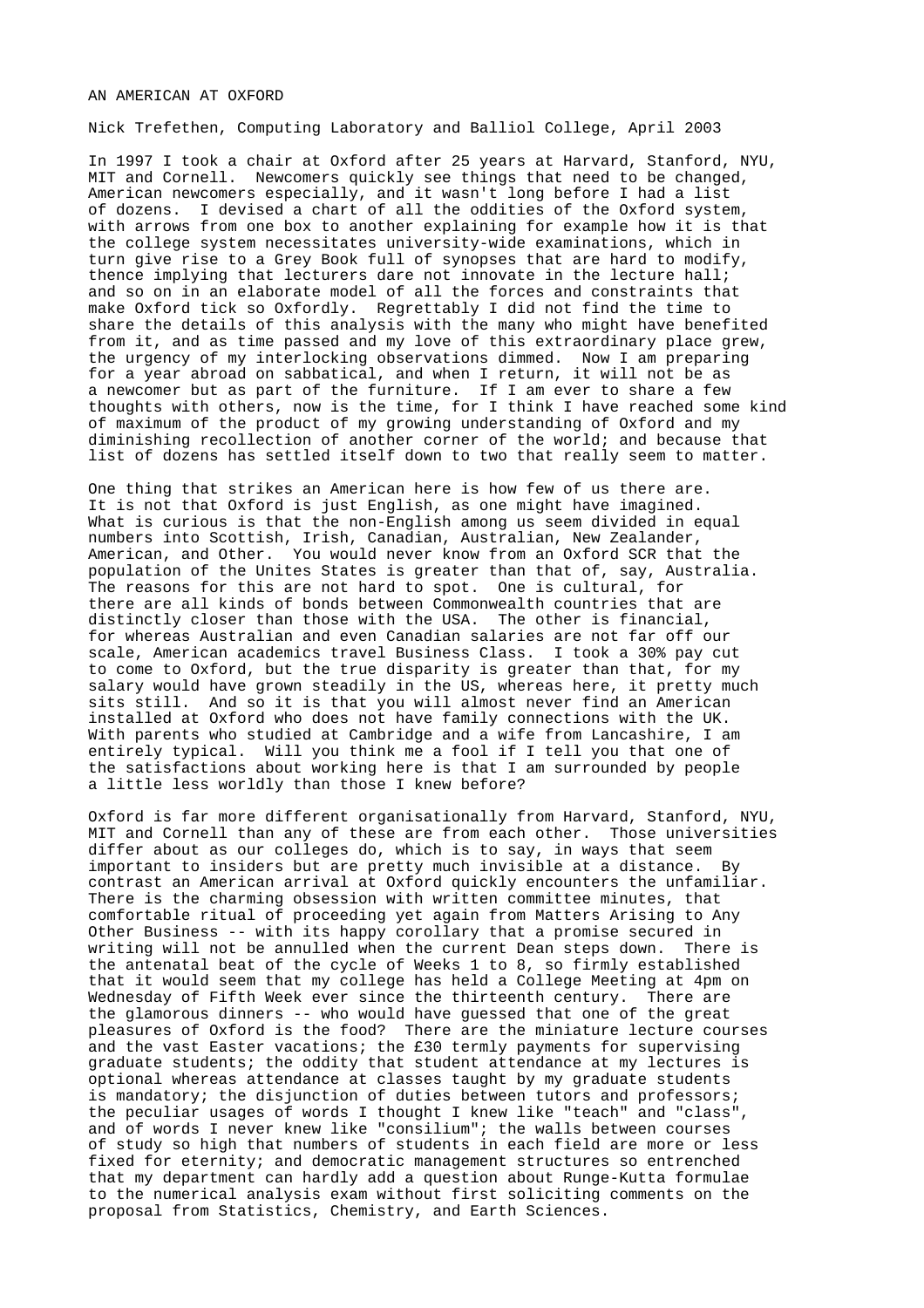Observing these differences with fascination, I learned a couple of lessons. One was that although everybody here has spent a year at Colorado or Columbia, Oxford academics basically don't know how American universities work. They know how they \_feel\_, but that is another matter. Time and again in conversations I have discovered that the person I am speaking with did not realise that "need-blind admissions" does not mean that finance is no obstacle to attending a top American university, that graduate students in America usually begin their PhDs without knowing who their supervisor will be, or that faculty members in American science departments supplement their published incomes by an additional 2/9 of "summer salary". The other lesson I learned is that when you see a difference and point it out to somebody, they don't hear you. Of course, nothing is more tiresome than an American explaining how we do it better at Princeton or Yale; but I am convinced that even apart from my accent, there is a force that makes descriptions of foreign systems fail to sink in. Notions absorbed intellectually just don't take root if they haven't been lived. Novelists know this, but I was slow to know it. I now realise that Oxford and Harvard advance into the future only weakly coupled, communicating mainly by osmosis, and there is not much I'm going to do to change this. I used to wonder why a foreign student would talk about "my country" rather than Brazil or Malaysia, as if I couldn't possibly be interested in the particulars of his background, but now I think I am coming to understand.

Yet the facts remain that Oxford faces serious problems and that perspective from outside may help in confronting them. And thus I would like to propose two changes that Oxford could make, two that still seem to me important even as others fade. These proposals are not original, nor do I pretend that I can formulate them as well as others have done. One is small, and the UK would love it, but here at Oxford it is regarded as very big and is widely opposed. The other is very big indeed, and perhaps more agreeable to Oxford, but the rest of the UK would have to be carefully brought on side. It is worth the effort. These two changes could alter the shape of Oxford's progress into the 21st century from decline to advance.

\* \* \*

The single most astonishing thing about Oxford is the way in which we admit undergraduates. This is done independently by 30 colleges, and within each college, independently by more than a dozen subjects. So across Oxford, roughly speaking, you have 500 two-man admissions committees acting autonomously and imposing different standards. They communicate, sharing candidates and information to a degree, but the communication is imperfect and there is no sharing of power. The great majority of Oxford's academics belong to one of these bodies: all of them, roughly speaking, apart from the Professors. Thus each December, a thousand of the world's finest scholars devote a week of their lives to the task of separating one 18-year-old from another. Meanwhile the lucky 18-year-olds come to town for an extended visit. Many stay for two or three days, during which time tutors make noble efforts to get to know them individually as people, to get beneath the surface, to discover what sort of thinkers they \_really\_ are. By contrast, when I was flown across the Atlantic as a candidate for lifetime appointment as a Professor, each member of the Electoral Board asked exactly one question and the interview lasted 45 minutes. Then I took the bus back to Heathrow.

I promise you, our friends at Harvard have no idea that Oxford spends its time like this. In a university on that side of the water the process is different. Freshmen are admitted centrally by an admissions office<br>with the help of a few dozen academics rather than a thousand. To most with the help of a few dozen academics rather than a thousand. academics, therefore, the exercise is invisible. If you told an American faculty member that everybody at Oxford gives a week to admissions work each December, they would think you were exaggerating. If you told them that this procedure is defended as necessary for forming a personal relationship with these students, their eyes would open wide indeed, for the one thing that \_is\_ known about Oxford and Cambridge is that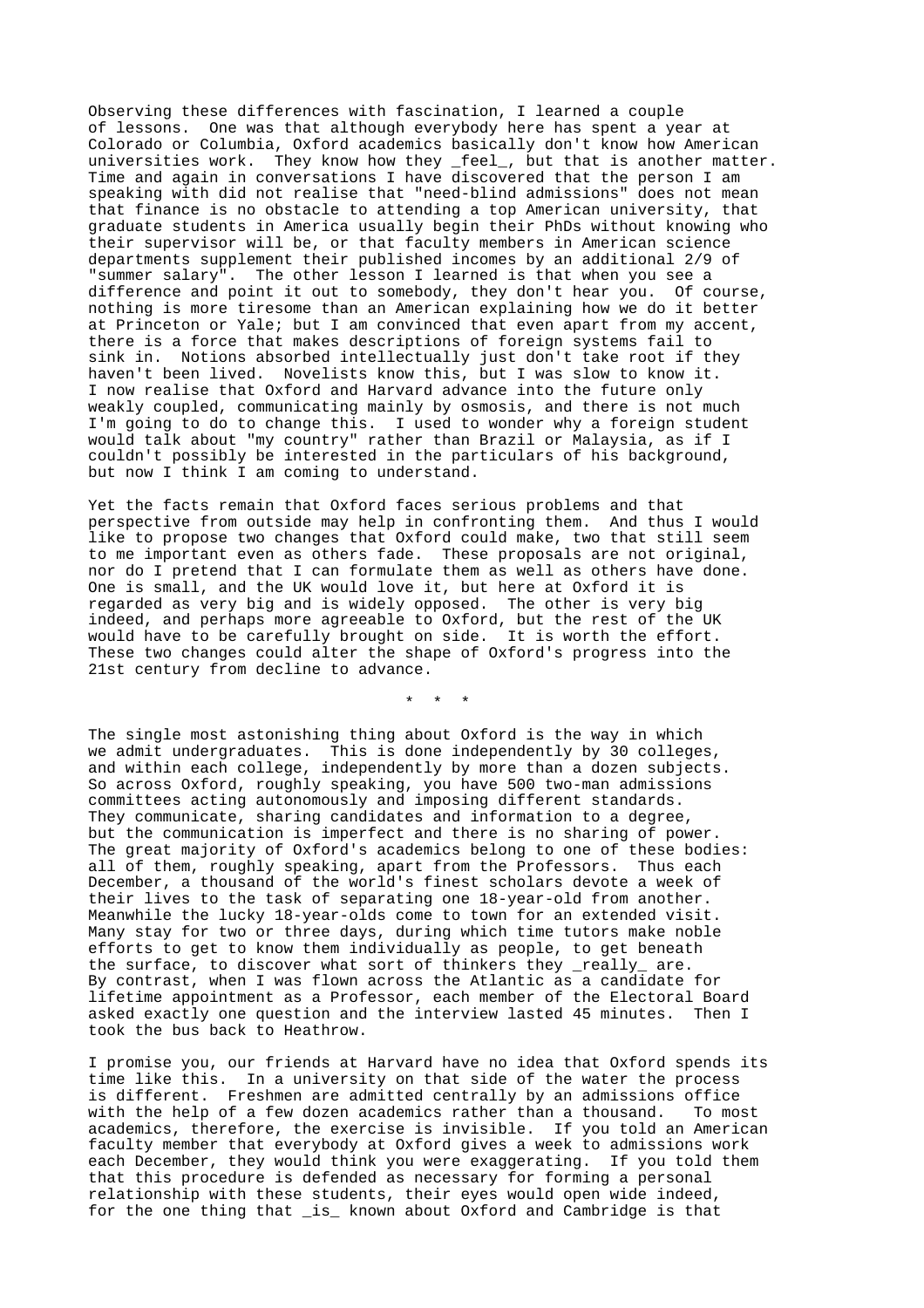we spend innumerable hours teaching students individually in tutorials. Surely those hundreds of tutorial hours, the envy of other universities around the world, are sufficient for bonding with the students?

As I have watched Oxford's admissions process, I have come to see that it is a lose-lose-lose arrangement. The first loss is this enormous cost in effort, tens of thousands of man-hours, year after year. The second is the inequality of treatment that results. 18-year-olds choose colleges largely at random -- maybe they have a teacher or an uncle who went to X rather than Y -- and then they pay the price when X turns out to be twice as hard to get into. This isn't a matter of bias or incompetence, but of statistics, for inevitably, 500 little applicant pools will have disparate means and variances. Yet the human impact is very real. A centralised committee will never match the heroic care that we currently devote to admissions, but there's the paradox of it: it will yield truer results nonetheless.

The third cost is that the British people condemn us for clinging to this system. They think our admissions processes are antiquated and biased. We eloquently defend ourselves, arguing that we are not biased, quietly not mentioning that even without bias a system can be unfair. How can we go on, year after year, refusing to change precisely the thing that symbolises to the nation what they think is wrong with Oxford?

So we expend unparalleled effort running a system that gets unfair results and is offensive to the population. We must change this. We must move to centralised admissions.

\* \* \*

We could change our admissions procedures next year, and we should do so. The other item I want to mention is bigger and will take longer.

We hear a lot, and care a lot, about "world-class universities". Administrators are cagey about providing a list, but the fact is, many of us believe that that the universities that are really at the top worldwide are Oxford, Cambridge, and a handful in America, notably Harvard, Stanford, Princeton and Yale. The world has many excellent universities besides these, and yet, excellent as Paris or Berlin or Tokyo may be, most of us believe that they are not in the same league. Thus, as is often pointed out, the competitors we at Oxbridge really care about are all American. What is less often mentioned is that they are all private.

Our VC sometimes makes a comparison with the University of California, Berkeley. Berkeley is outstanding, the very best of a dozen first-rate big "state schools" in the USA. Yet it is not Harvard, and it is not Oxford either. The anomaly, as the VC then points out, is that Oxford's budget is comparable to Berkeley's, not Harvard's. In our self-selected peer group, we are poorer than Yale, poorer than Princeton, and far, far poorer than Harvard or Stanford. How do these four do it? They are private universities. They receive large sums for research from the US government, which also helps students with Pell Grants and other schemes, but they don't get a dollar of direct per-student maintenance support. Their budgets are vast -- more than two billion dollars per year each for Harvard and Stanford, three times the figure for Oxford. Besides research foundations, the money comes from big tuition fees, big annual gifts, and big endowments. The gifts and endowments, as we well know, come from successful and wealthy alumni operating in a culture where giving to one's alma mater has long been customary and respected.

What would change if we were private? Money first of all. It would take time and effort, but Oxford is world-famous and we could do it. Second of all, spirit. In today's climate we are endlessly chipped away at, just like the U. of Delaware this year or the U. of Washington last year or UC Berkeley the year before. We are perpetually criticised and monitored and assessed and controlled, and it saps our courage. Meanwhile Harvard is cocky and dares to lead the US with bold educational experiments. If we are a world-class university, we should be cocky too.